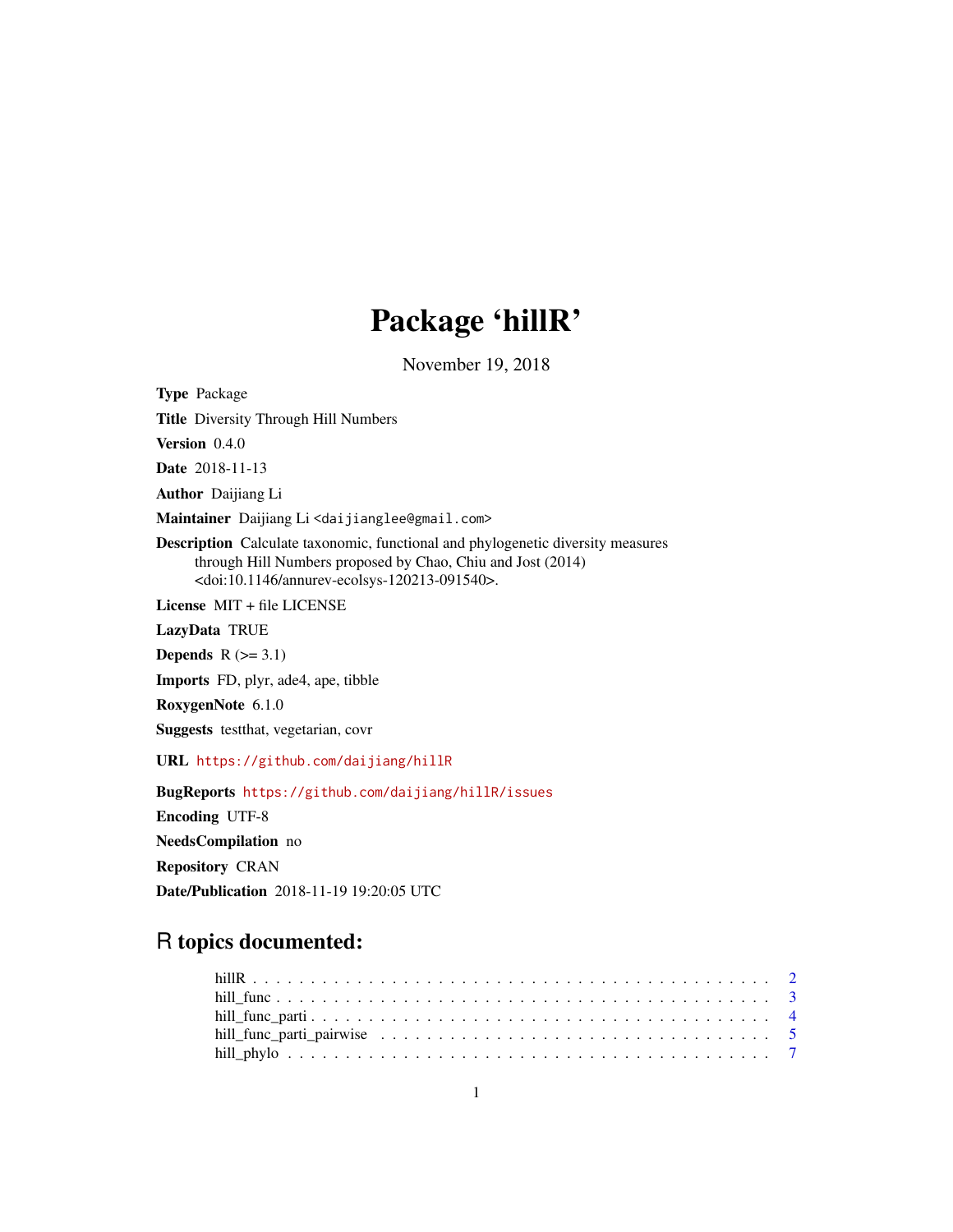# <span id="page-1-0"></span> $2 \t\t\t hillR$

| Index | 14 |
|-------|----|
|       |    |
|       |    |
|       |    |
|       |    |

hillR *hillR: Diversity Through Hill Numbers*

# Description

The R package 'hillR' implements the framework proposed by Chao, et al. 2014 and makes it easy to calculate taxonomic, functional, and phylogenetic diversity of ecological communities as Hill numbers. For each facet of diversity, 'hillR' has three functions. The first set of functions (hill\_taxa, hill\_func, and hill\_phylo) calculates alpha diversity of each site. The second set of functions (hill\_taxa\_parti, hill\_func\_parti, and hill\_phylo\_parti) calculates diversity across all sites. The third set of functions (hill\_taxa\_parti\_pairwise, hill\_func\_parti\_pairwise, and hill\_phylo\_parti\_pairwise) calculates all possible pairwise diversity across all sites. Users can set the argument \_q\_ to control the weight of species abundance.

# Details

Users may be interested in other similar packages such as [vegetarian](https://CRAN.R-project.org/package=vegetarian) and [iNEXT.](https://CRAN.R-project.org/package=iNEXT)

# Taxonomic Hill Numbers

[hill\\_taxa](#page-9-1), [hill\\_taxa\\_parti](#page-10-1), [hill\\_taxa\\_parti\\_pairwise](#page-11-1)

# Functional Hill Numbers

[hill\\_func](#page-2-1), [hill\\_func\\_parti](#page-3-1), [hill\\_func\\_parti\\_pairwise](#page-4-1)

#### Phylogenetic Hill Numbers

[hill\\_phylo](#page-6-1), [hill\\_phylo\\_parti](#page-7-1), [hill\\_phylo\\_parti\\_pairwise](#page-8-1)

# References

Chao, Anne, Chun-Huo Chiu, and Lou Jost. Unifying Species Diversity, Phylogenetic Diversity, Functional Diversity, and Related Similarity and Differentiation Measures Through Hill Numbers. Annual Review of Ecology, Evolution, and Systematics 45, no. 1 (2014): 297–324. <doi:10.1146/annurevecolsys-120213-091540>.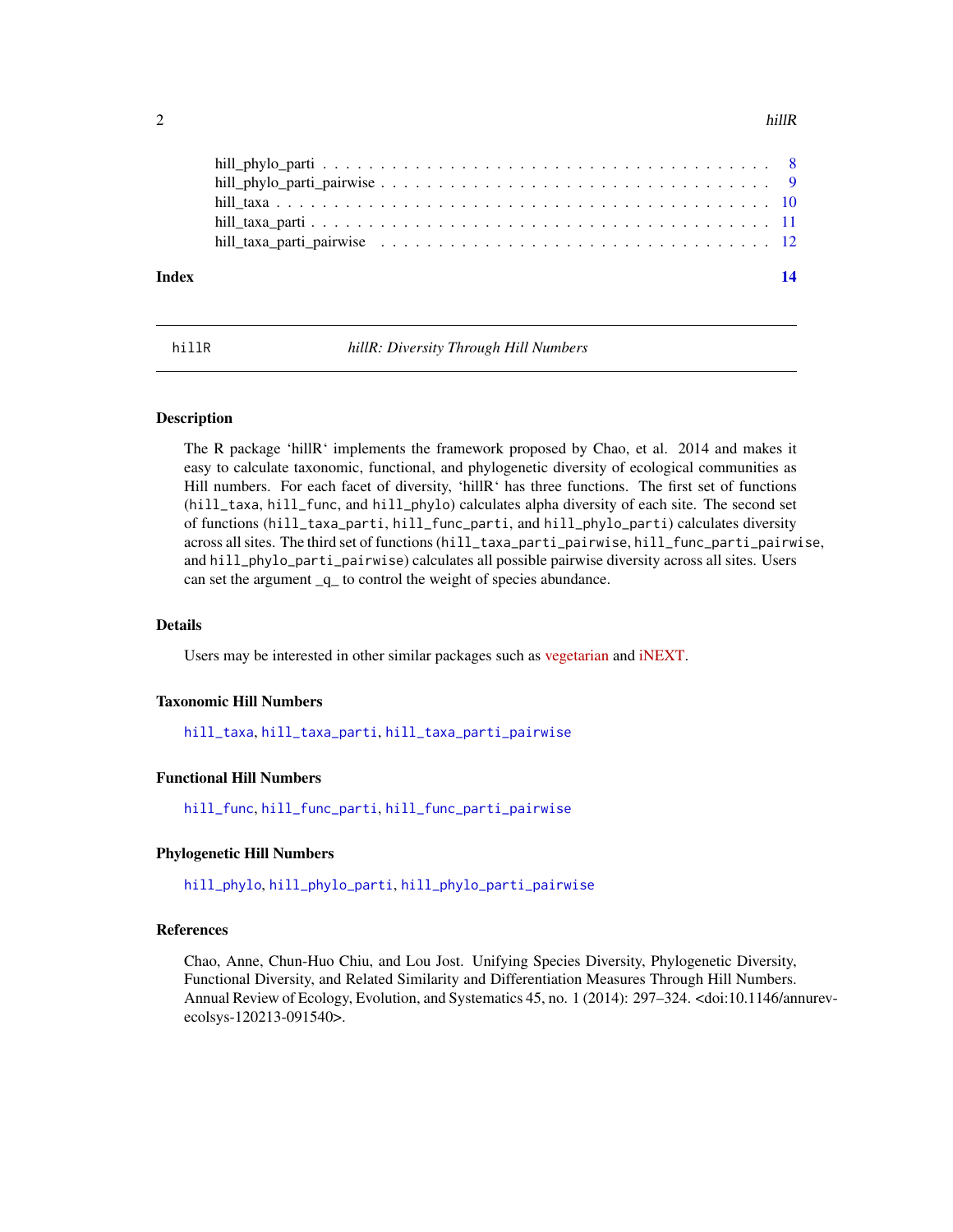<span id="page-2-1"></span><span id="page-2-0"></span>

# Description

Calculate functional diversity for each site (alpha diversity).

# Usage

```
hill_func(comm, traits, traits_as_is = FALSE, q = 0, base = exp(1),
  checkdata = TRUE, div_by_sp = FALSE, ord = c("podani", "metric"),
  fdis = TRUE, stand_dij = FALSE)
```
# Arguments

| comm         | A data frame of vegtation data. Sites as rows, species as columns.                                                                                                                                                                                                                                                                                     |
|--------------|--------------------------------------------------------------------------------------------------------------------------------------------------------------------------------------------------------------------------------------------------------------------------------------------------------------------------------------------------------|
| traits       | A data frame of species functional traits data. Species as rows, traits as columns.<br>It can include both continuous and categorical data. It will be transformed into a<br>distance matrix using 'FD::gowdis(traits)'. If all traits are numeric, then it will<br>use Euclidean distance.                                                            |
| traits_as_is | if FALSE (default) traits data frame will be transformed into a distance matrix.<br>Otherwise, will use as is (i.e. traits is a symmetric distance matrix).                                                                                                                                                                                            |
| q            | Hill number, $q = 0$ (default) to get species richness, $q = 1$ to get shannon entropy,<br>$q = 2$ will give inverse Simpson.                                                                                                                                                                                                                          |
| base         | default is $exp(1)$ , the base of log.                                                                                                                                                                                                                                                                                                                 |
| checkdata    | whether to check data first? Default is TRUE.                                                                                                                                                                                                                                                                                                          |
| div_by_sp    | as FD calculated in this way will be highly correlated with taxonomic diversity,<br>one potential simple way to correct this is to divide the results by the number of<br>species. However, a more common way to deal with correlations is to use null<br>models and calculate standardized effect sizes. Therefore, I set the default to be<br>FALSE. |
| ord          | ord in $FD$ : : gowdis.                                                                                                                                                                                                                                                                                                                                |
| fdis         | whether to calculated FDis, default is TRUE                                                                                                                                                                                                                                                                                                            |
| stand_dij    | whether to standardize distance matrix to have max value of 1? Default is FALSE.                                                                                                                                                                                                                                                                       |

# Value

A matrix, with these information for each site: Q (Rao's Q); D\_q (functional hill number, the effective number of equally abundant and functionally equally distince species); MD\_q (mean functional diversity per species, the effective sum of pairwise distances between a fixed species and all other species); FD\_q (total functional diversity, the effective total functional distance between species of the assemblage). See Chiu and Chao 2014 page 4 for more information.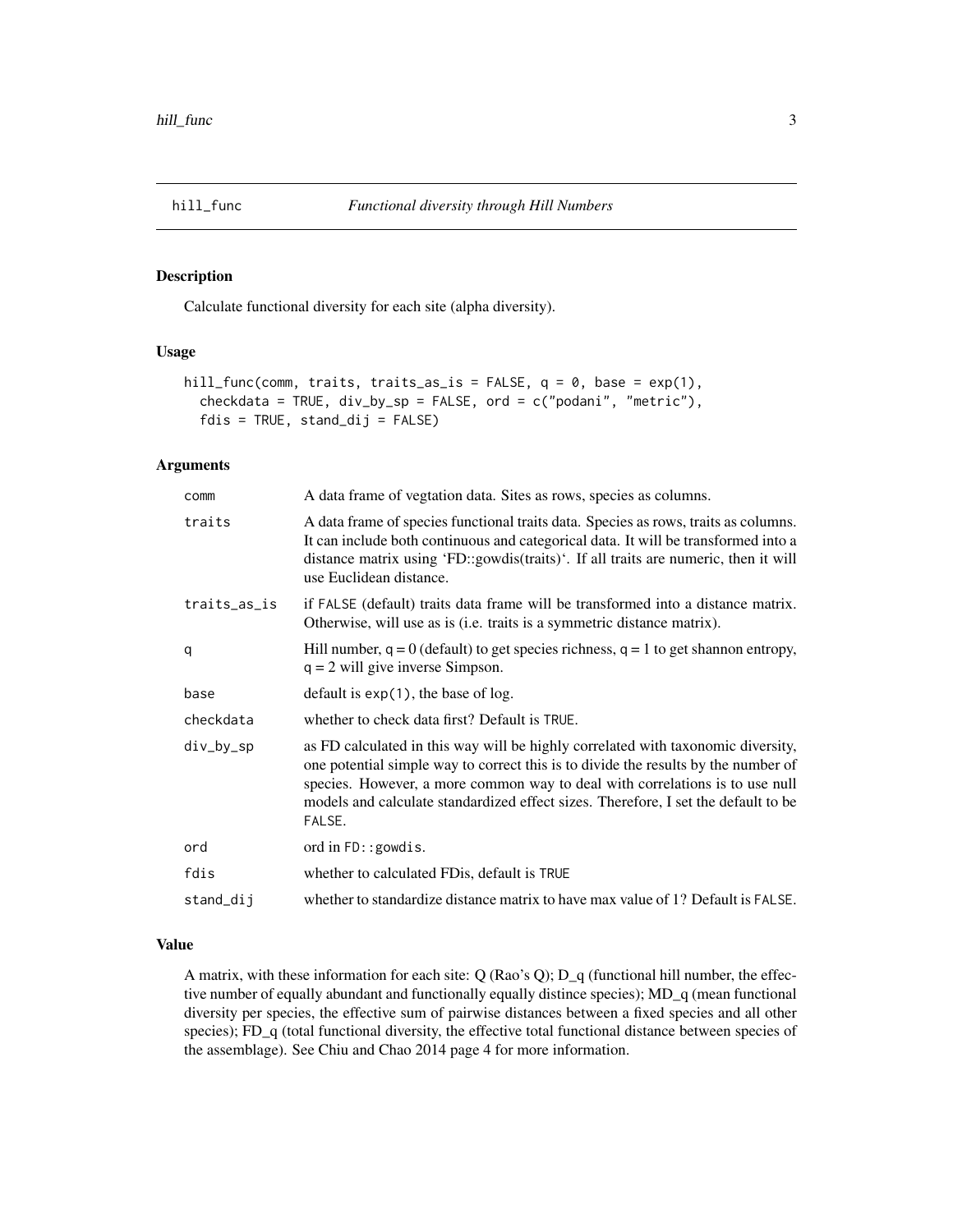# References

Chao, Anne, Chun-Huo Chiu, and Lou Jost. Unifying Species Diversity, Phylogenetic Diversity, Functional Diversity, and Related Similarity and Differentiation Measures Through Hill Numbers. Annual Review of Ecology, Evolution, and Systematics 45, no. 1 (2014): 297–324. <doi:10.1146/annurevecolsys-120213-091540>.

Chiu, Chun-Huo, and Anne Chao. Distance-Based Functional Diversity Measures and Their Decomposition: A Framework Based on Hill Numbers. PLoS ONE 9, no. 7 (July 7, 2014): e100014. <doi:10.1371/journal.pone.0100014>.

# Examples

```
dummy = FD::dummy
hill_func(comm = dummy$abun, traits = dummy$trait, q = 0)
hill_func(comm = dummy$abun, traits = dummy$trait, q = 1)
hill_func(comm = dummy$abun, traits = dummy$trait, q = 0.9999)
hill_func(comm = dummy$abun, traits = dummy$trait, q = 2)
hill_func(comm = dummy$abun, traits = dummy$trait, q = 3)
```
<span id="page-3-1"></span>hill\_func\_parti *Decompostion of functional diversity through Hill Numbers*

#### **Description**

Calculate functional gamma, alpha, and beta diversity for all communities, as well as site similarity. These values are based on ALL communities.

# Usage

```
hill_func_parti(comm, traits, traits_as_is = FALSE, q = 0,
  base = exp(1), checkdata = TRUE, rel_then_pool = TRUE,
  ord = c("podani", "metric"), stand_dij = FALSE,
  show.warning = TRUE)
```
#### Arguments

| comm         | A data frame of vegtation data. Sites as rows, species as columns.                                                                                                                                                                                                                          |
|--------------|---------------------------------------------------------------------------------------------------------------------------------------------------------------------------------------------------------------------------------------------------------------------------------------------|
| traits       | A data frame of species functional traits data. Species as rows, traits as columns.<br>It can include both continuous and categorical data. It will be transformed into a<br>distance matrix using 'FD::gowdis(traits)'. If all traits are numeric, then it will<br>use Euclidean distance. |
| traits_as_is | if FALSE (default) traits data frame will be transformed into a distance matrix.<br>Otherwise, will use as is ( <i>i.e.</i> traits is a symmetric distance matrix).                                                                                                                         |
| q            | Hill number, $q = 0$ (default) to get species richness, $q = 1$ to get shannon entropy,<br>$q = 2$ will give inverse Simpson.                                                                                                                                                               |
| base         | default is $exp(1)$ , the base of log.                                                                                                                                                                                                                                                      |

<span id="page-3-0"></span>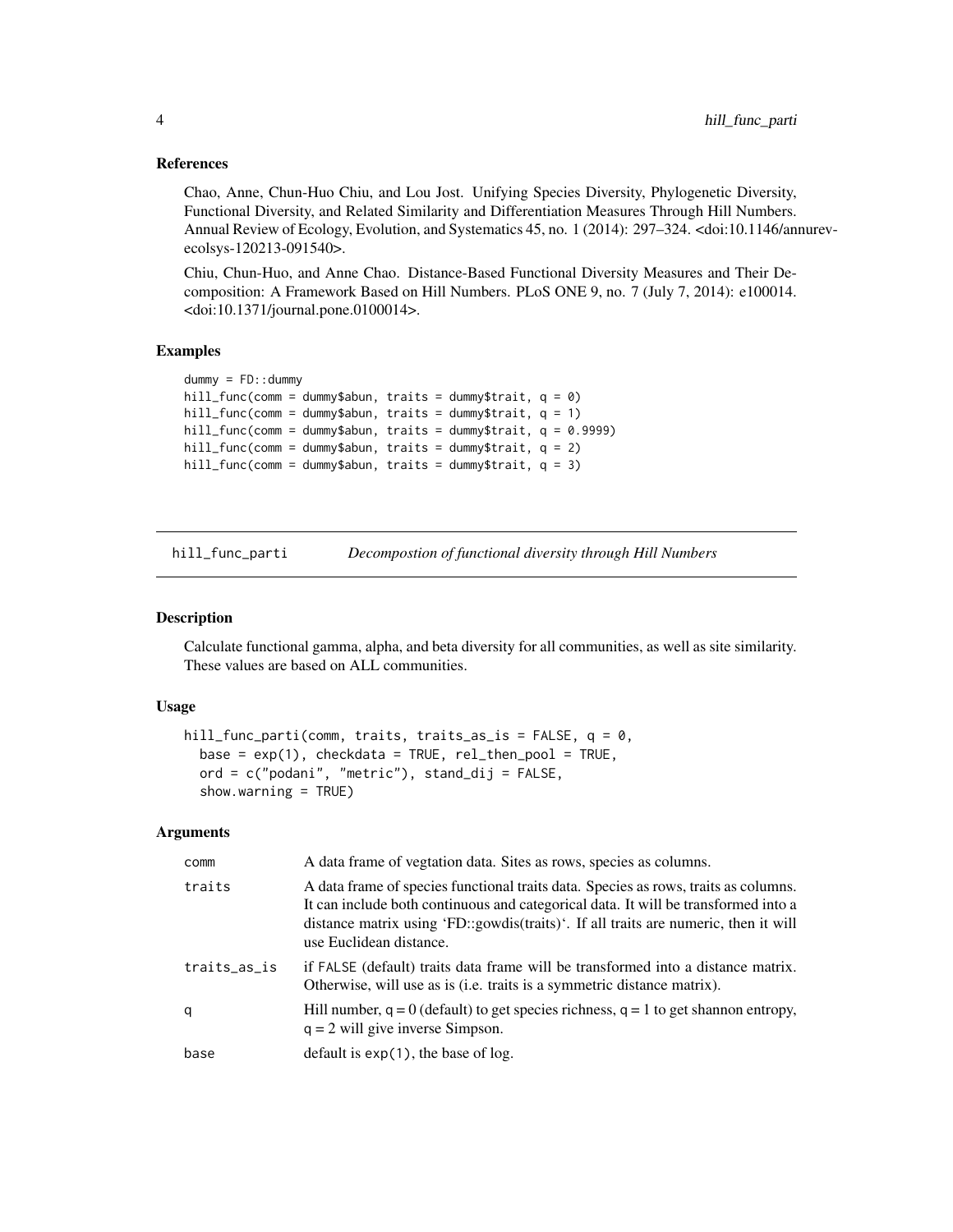<span id="page-4-0"></span>

| checkdata     | whether to check data first? Default is TRUE.                                                                                                                                                                                |
|---------------|------------------------------------------------------------------------------------------------------------------------------------------------------------------------------------------------------------------------------|
| rel_then_pool | default is TRUE. Abundance of species are first changed to relative abundance<br>within sites, then pooled into one assemblage. If FALSE, sites are pooled first,<br>then change abundance of species to relative abundance. |
| ord           | ord in $FD$ : : gowdis.                                                                                                                                                                                                      |
| stand_dij     | whether to standardize distance matrix to have max value of 1? Default is FALSE.                                                                                                                                             |
| show.warning  | whether to print warning, default is TRUE.                                                                                                                                                                                   |

# Value

a data frame with one row (across all sites), including these columns: q, RaoQ of pooled assemblage, gamma diversity, alpha diveristy, beta diversity, local species overlap, and region species overlap. See Chiu and Chao 2014 Table 3 for more information.

# References

Chao, Anne, Chun-Huo Chiu, and Lou Jost. Unifying Species Diversity, Phylogenetic Diversity, Functional Diversity, and Related Similarity and Differentiation Measures Through Hill Numbers. Annual Review of Ecology, Evolution, and Systematics 45, no. 1 (2014): 297–324. <doi:10.1146/annurevecolsys-120213-091540>.

Chiu, Chun-Huo, and Anne Chao. Distance-Based Functional Diversity Measures and Their Decomposition: A Framework Based on Hill Numbers. PLoS ONE 9, no. 7 (July 7, 2014): e100014. <doi:10.1371/journal.pone.0100014>.

# See Also

[hill\\_taxa\\_parti](#page-10-1), [hill\\_func](#page-2-1)

# Examples

```
dummy = FD::dummy
hill_func_parti(comm = dummy$abun, traits = dummy$trait, q = 0)
hill_func_parti(comm = dummy$abun, traits = dummy$trait, q = 1)
hill_func_parti(comm = dummy$abun, traits = dummy$trait, q = 0.9999)
hill_func_parti(comm = dummy$abun, traits = dummy$trait, q = 2)
hill_func_parti(comm = dummy$abun, traits = dummy$trait, q = 3)
```
<span id="page-4-1"></span>hill\_func\_parti\_pairwise

*Pairwise comparisons for all sites.*

#### Description

Calculate pairwise functional gamma, alpha, and beta diversity for communities, as well as site similarity. It is based on [hill\\_func\\_parti](#page-3-1). If comm has >2 sites, this function will give results for all pairwise comparisons.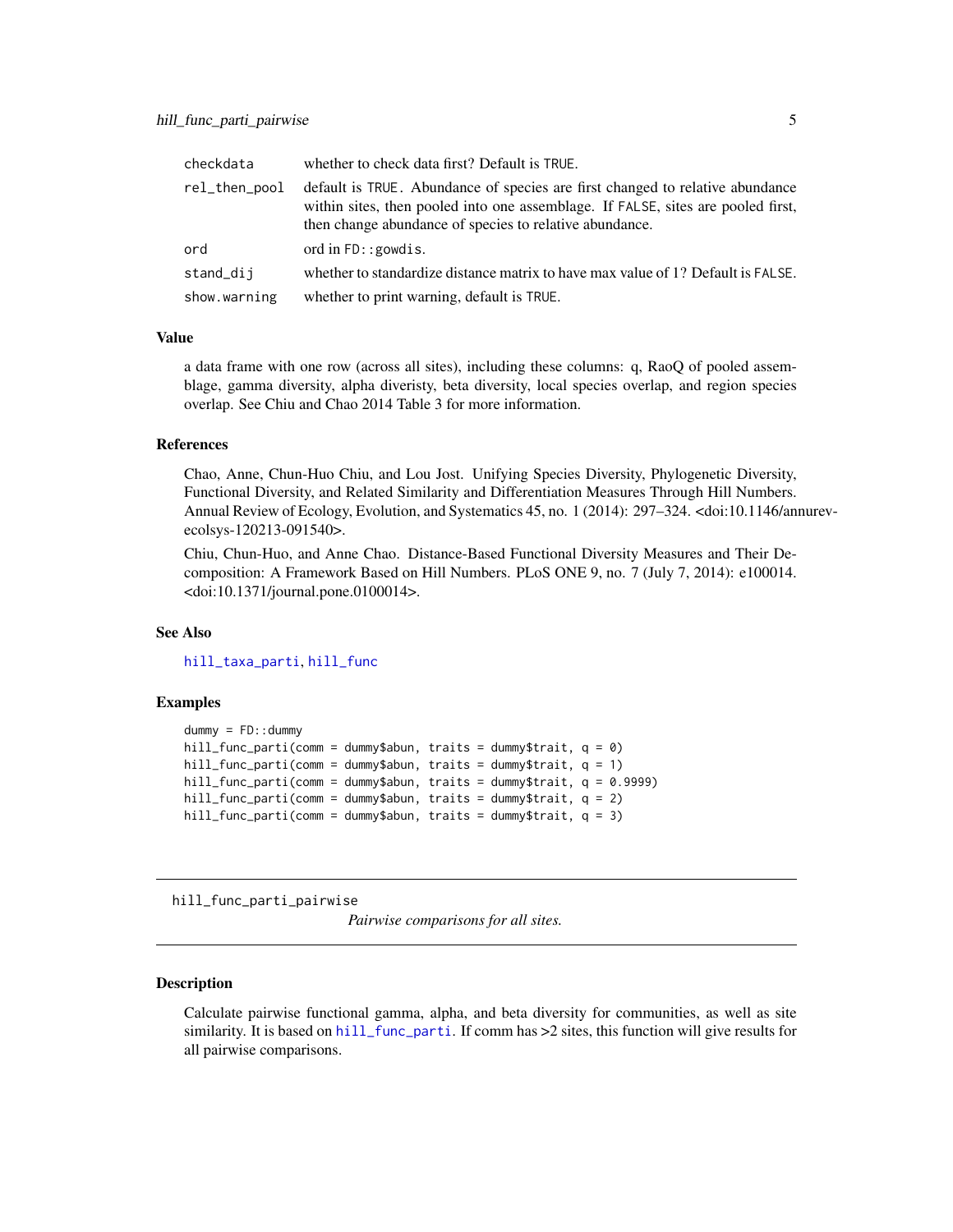# <span id="page-5-0"></span>Usage

```
hill_func_parti_pairwise(comm, traits, traits_as_is = FALSE, q = 0,
  rel_then_pool = TRUE, output = c("data.frame", "matrix"),
 pairs = c("unique", "full"), ...)
```
# Arguments

| comm          | A data frame of vegtation data. Sites as rows, species as columns.                                                                                                                                                                                                                          |
|---------------|---------------------------------------------------------------------------------------------------------------------------------------------------------------------------------------------------------------------------------------------------------------------------------------------|
| traits        | A data frame of species functional traits data. Species as rows, traits as columns.<br>It can include both continuous and categorical data. It will be transformed into a<br>distance matrix using 'FD::gowdis(traits)'. If all traits are numeric, then it will<br>use Euclidean distance. |
| traits_as_is  | if FALSE (default) traits data frame will be transformed into a distance matrix.<br>Otherwise, will use as is (i.e. traits is a symmetric distance matrix).                                                                                                                                 |
| q             | Hill number, $q = 0$ (default) to get species richness, $q = 1$ to get shannon entropy,<br>$q = 2$ will give inverse Simpson.                                                                                                                                                               |
| rel_then_pool | default is TRUE. Abundance of species are first changed to relative abundance<br>within sites, then pooled into one assemblage. If FALSE, sites are pooled first,<br>then change abundance of species to relative abundance.                                                                |
| output        | output type: data.frame (default) or matrix. If matrix, then this function will<br>return a list of matrices.                                                                                                                                                                               |
| pairs         | full or unique (default). Do you want to compare all possible pairs (i.e. $n^2$ ) or<br>just unique pairs (i.e. choose (n, 2))?                                                                                                                                                             |
| $\ddots$ .    | additional arguments for hill_func_parti.                                                                                                                                                                                                                                                   |

#### Value

a data frame with results for all pairwise comparisons.

# References

Chao, Anne, Chun-Huo Chiu, and Lou Jost. Unifying Species Diversity, Phylogenetic Diversity, Functional Diversity, and Related Similarity and Differentiation Measures Through Hill Numbers. Annual Review of Ecology, Evolution, and Systematics 45, no. 1 (2014): 297–324. <doi:10.1146/annurevecolsys-120213-091540>.

Chiu, Chun-Huo, and Anne Chao. Distance-Based Functional Diversity Measures and Their Decomposition: A Framework Based on Hill Numbers. PLoS ONE 9, no. 7 (July 7, 2014): e100014. <doi:10.1371/journal.pone.0100014>.

# See Also

[hill\\_func\\_parti](#page-3-1)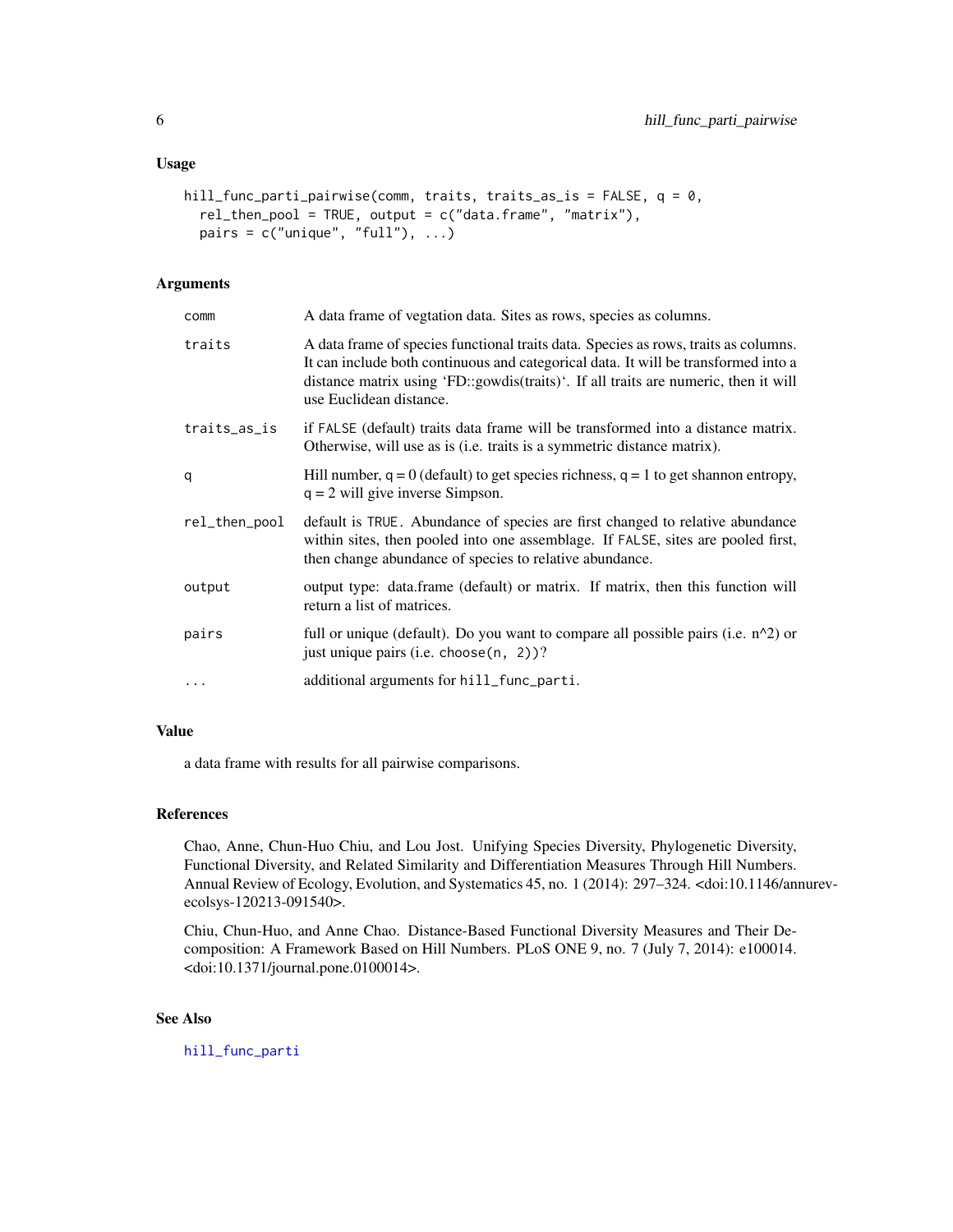# <span id="page-6-0"></span>hill\_phylo 7

# Examples

```
## Not run:
dummy = FD::dummy
hill_func_parti_pairwise(comm = dummy$abun, traits = dummy$trait, q = 0)
hill_func_parti_pairwise(comm = dummy$abun, traits = dummy$trait, q = 0,
                        output = 'matrix')
hill_func_parti_pairwise(comm = dummy$abun, traits = dummy$trait, q = 0,
                        output = 'matrix', pairs = 'full')
hill_func_parti_pairwise(comm = dummy$abun, traits = dummy$trait, q = 1)
hill_func_parti_pairwise(comm = dummy$abun, traits = dummy$trait, q = 0.9999)
hill_func_parti_pairwise(comm = dummy$abun, traits = dummy$trait, q = 2)
hill_func_parti_pairwise(comm = dummy$abun, traits = dummy$trait, q = 3)
```
## End(Not run)

<span id="page-6-1"></span>hill\_phylo *Phylogenetic diversity through Hill Numbers*

# Description

Calculate alpha phylogenetic diversity based on Hill numbers

# Usage

```
hill_phylo(comm, tree, q = 0, base = exp(1), rel_then_pool = TRUE,
  show.warning = TRUE)
```
# Arguments

| comm          | A data frame of vegtation data. Sites as rows, species as columns.                                                                                                                                                           |
|---------------|------------------------------------------------------------------------------------------------------------------------------------------------------------------------------------------------------------------------------|
| tree          | a phylogeny with class 'phylo'.                                                                                                                                                                                              |
| q             | Hill number, $q = 0$ (default) to get species richness, $q = 1$ to get shannon entropy,<br>$q = 2$ will give inverse Simpson.                                                                                                |
| base          | default is $exp(1)$ , the base of $log$ .                                                                                                                                                                                    |
| rel_then_pool | default is TRUE. Abundance of species are first changed to relative abundance<br>within sites, then pooled into one assemblage. If FALSE, sites are pooled first,<br>then change abundance of species to relative abundance. |
| show.warning  | whether to print warning, default is TRUE.                                                                                                                                                                                   |

#### Value

A vector of hill number based phylogenetic diversity for all sites.

# Author(s)

Chiu & Chao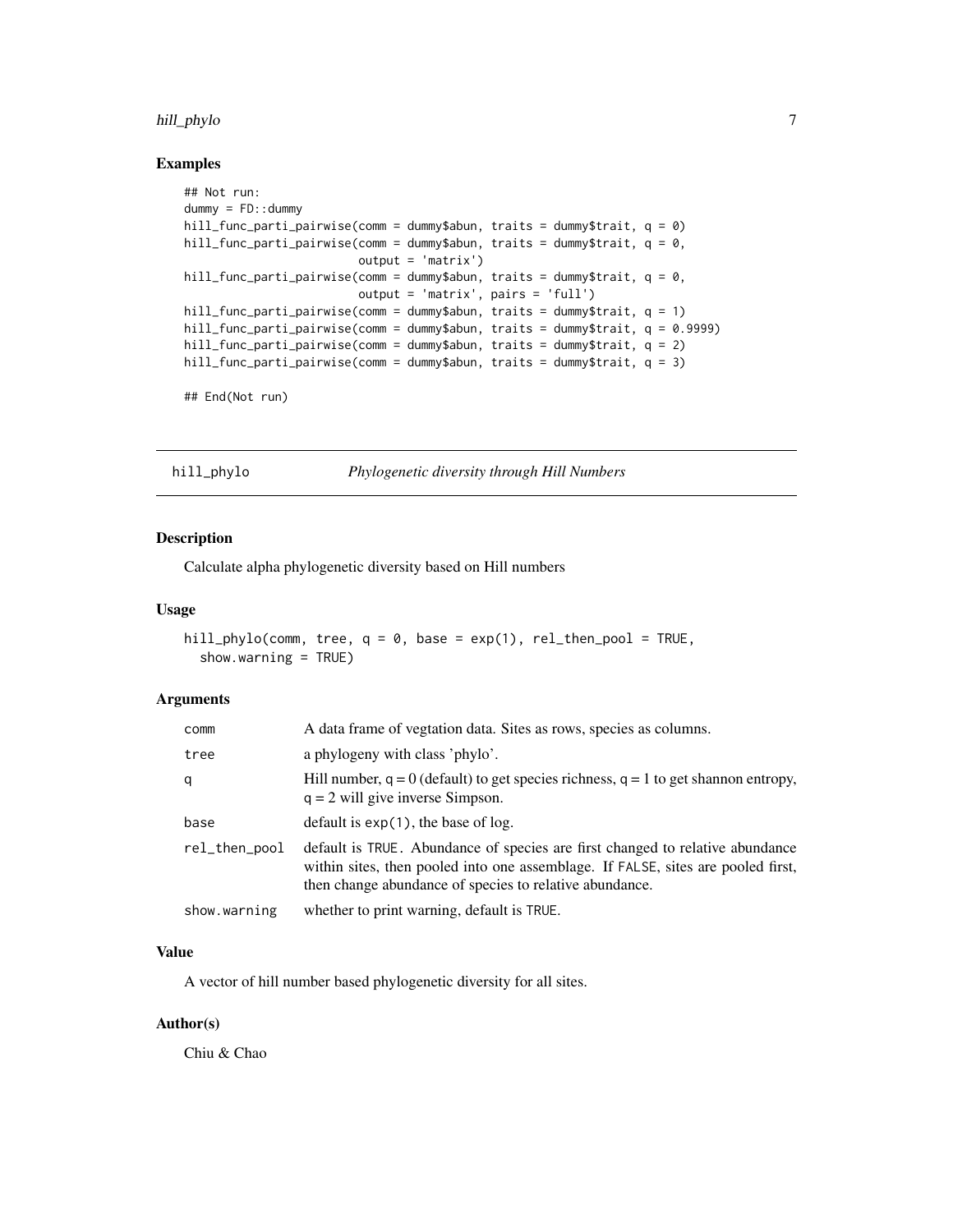# <span id="page-7-0"></span>References

Chao, Anne, Chun-Huo Chiu, and Lou Jost. Unifying Species Diversity, Phylogenetic Diversity, Functional Diversity, and Related Similarity and Differentiation Measures Through Hill Numbers. Annual Review of Ecology, Evolution, and Systematics 45, no. 1 (2014): 297–324. <doi:10.1146/annurevecolsys-120213-091540>.

# Examples

```
comm = dummy = FD::dummy$abun
tree = ape::rtree(n = ncol(comm), tip-label = paste@('sp', 1:8))hill_phylo(comm, tree, q = 0)
hill_phylo(comm, tree, q = 0.999)
hill_phylo(comm, tree, q = 1)
hill_phylo(comm, tree, q = 2)
```
<span id="page-7-1"></span>hill\_phylo\_parti *Phylogenetic diversity of multiple sites*

# Description

Calculate overall phylogenetic diversity and site similarity across multiple sites.

# Usage

```
hill_phylo_parti(comm, tree, q = 0, base = exp(1),
  rel_then_pool = TRUE, show.warning = TRUE)
```
# Arguments

| comm          | A data frame of vegtation data. Sites as rows, species as columns.                                                                                                                                                           |
|---------------|------------------------------------------------------------------------------------------------------------------------------------------------------------------------------------------------------------------------------|
| tree          | a phylogeny with class 'phylo'.                                                                                                                                                                                              |
| q             | Hill number, $q = 0$ (default) to get species richness, $q = 1$ to get shannon entropy,<br>$q = 2$ will give inverse Simpson.                                                                                                |
| base          | default is $exp(1)$ , the base of $log$ .                                                                                                                                                                                    |
| rel_then_pool | default is TRUE. Abundance of species are first changed to relative abundance<br>within sites, then pooled into one assemblage. If FALSE, sites are pooled first,<br>then change abundance of species to relative abundance. |
| show.warning  | whether to print warning, default is TRUE.                                                                                                                                                                                   |

# Value

A data frame with one row (across all sites) and six columns: q, gamma diversity, alpha diveristy, beta diversity, local similarity, and region similarity.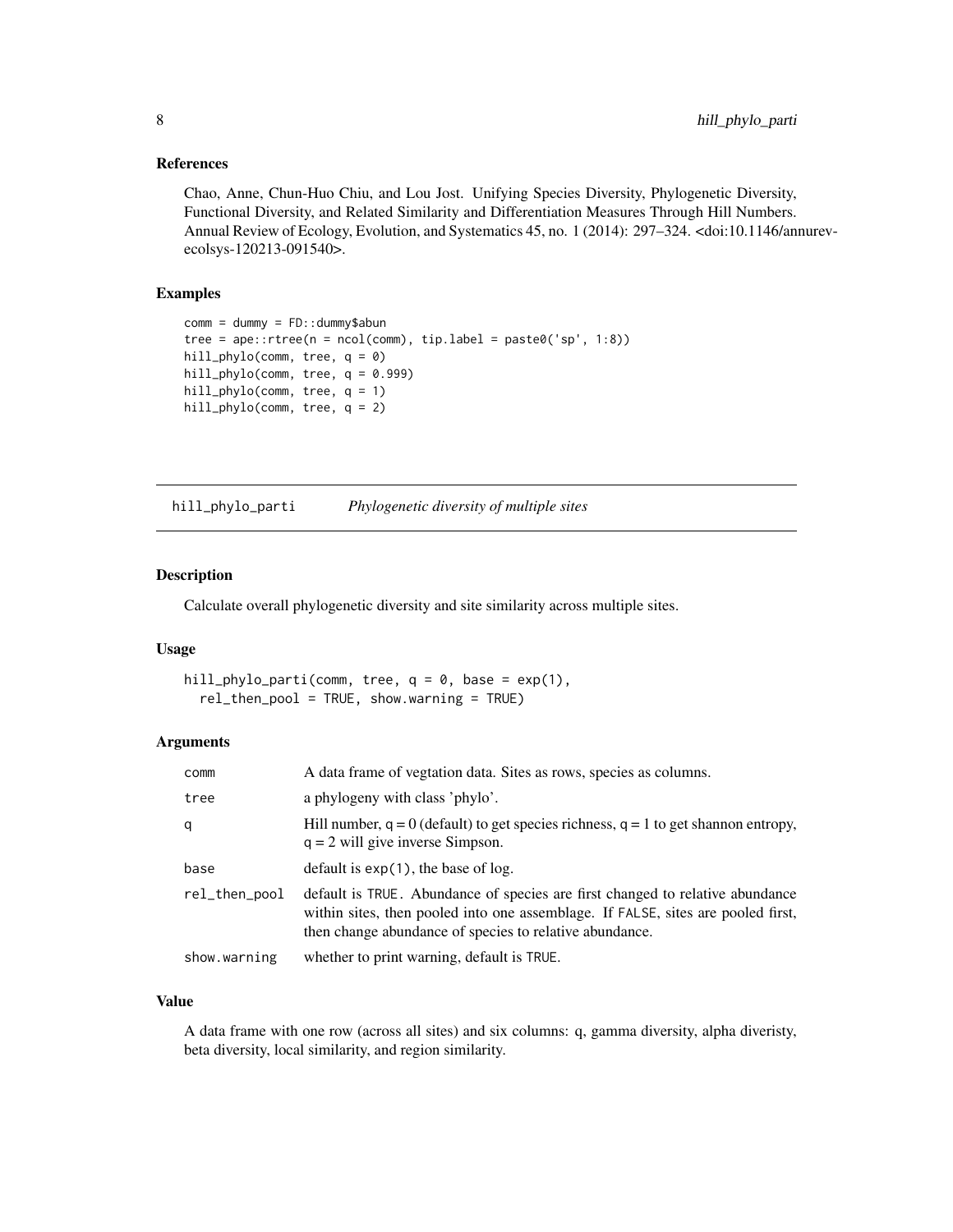# <span id="page-8-0"></span>Author(s)

Chiu & Chao, Daijiang Li

# References

Chao, Anne, Chun-Huo Chiu, and Lou Jost. Unifying Species Diversity, Phylogenetic Diversity, Functional Diversity, and Related Similarity and Differentiation Measures Through Hill Numbers. Annual Review of Ecology, Evolution, and Systematics 45, no. 1 (2014): 297–324. <doi:10.1146/annurevecolsys-120213-091540>.

# Examples

```
comm = dummy = FD::dummy$abun
tree = ape::rtree(n = ncol(comm), tip-label = paste0('sp', 1:8))hill_phylo_parti(comm, tree, q = 0)
hill_phylo_parti(comm, tree, q = 0.999)
hill_phylo_parti(comm, tree, q = 1)
hill_phylo_parti(comm, tree, q = 2)
```
<span id="page-8-1"></span>hill\_phylo\_parti\_pairwise

*Pairwise phylogenetic diversity through Hill numbers*

# Description

Calculate pairwise phylogenetic diversity.

### Usage

```
hill_phylo_parti_pairwise(comm, tree, q = 0, output = c("data.frame",
  "matrix"), pairs = c("unique", "full"), ...)
```
# Arguments

| comm      | A data frame of vegtation data. Sites as rows, species as columns.                                                                 |
|-----------|------------------------------------------------------------------------------------------------------------------------------------|
| tree      | a phylogeny with class 'phylo'.                                                                                                    |
| q         | Hill number, $q = 0$ (default) to get species richness, $q = 1$ to get shannon entropy,<br>$q = 2$ will give inverse Simpson.      |
| output    | output type: data.frame (default) or matrix. If matrix, then this function will<br>return a list of matrices.                      |
| pairs     | full or unique (default). Do you want to compare all possible pairs (i.e. $n^2$ ) or<br>just unique pairs (i.e. choose $(n, 2)$ )? |
| $\ddotsc$ | additional arguments for hill_func_parti.                                                                                          |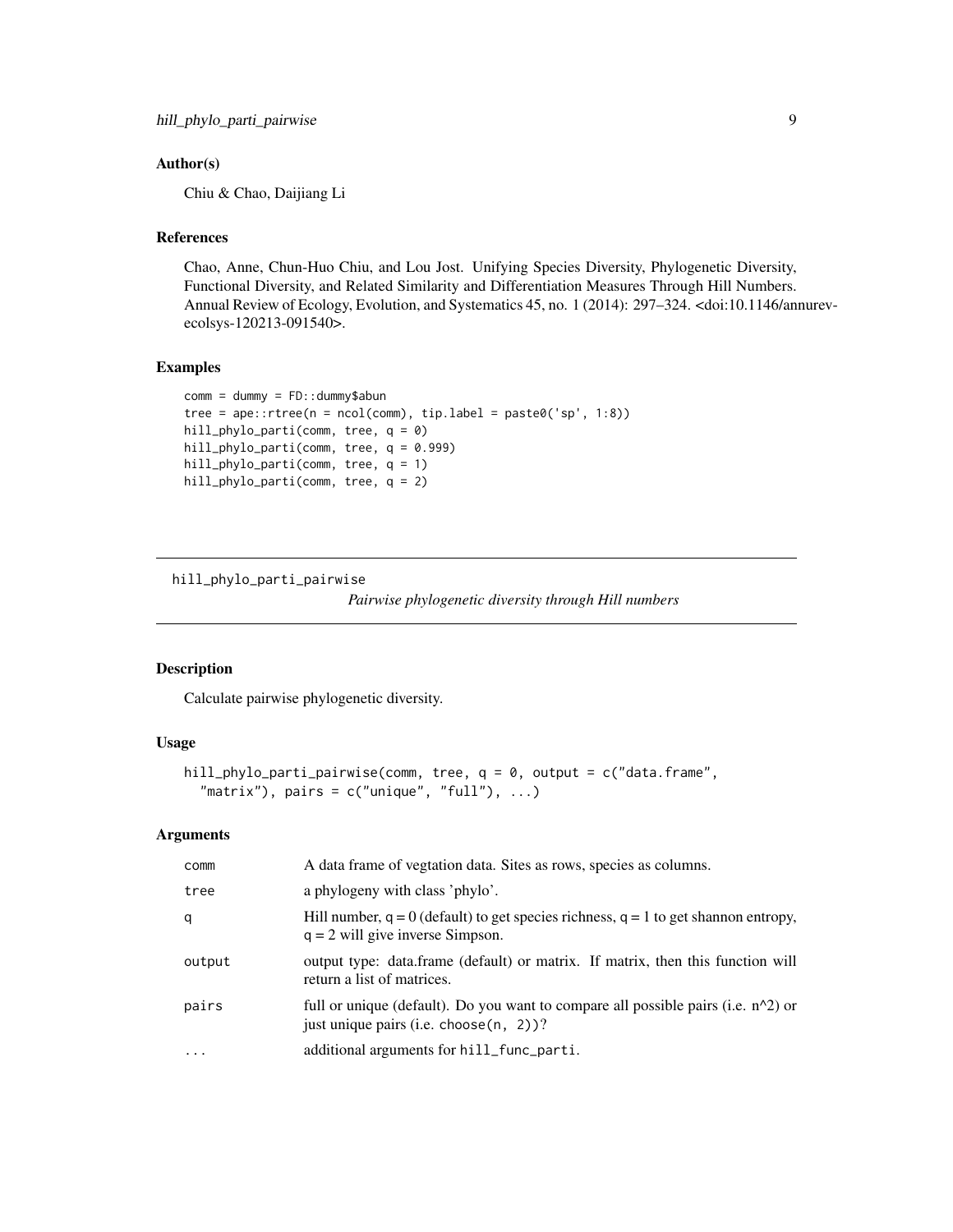# <span id="page-9-0"></span>Value

A data frame or a matrix with results for all pairwise comparisons.

## References

Chao, Anne, Chun-Huo Chiu, and Lou Jost. Unifying Species Diversity, Phylogenetic Diversity, Functional Diversity, and Related Similarity and Differentiation Measures Through Hill Numbers. Annual Review of Ecology, Evolution, and Systematics 45, no. 1 (2014): 297–324. <doi:10.1146/annurevecolsys-120213-091540>.

# See Also

[hill\\_phylo\\_parti](#page-7-1)

#### Examples

```
## Not run:
comm = dummy = FD:: dummy$abun
tree = ape::rtree(n = ncol(comm), tip-label = paste0('sp', 1:8))hill_phylo_parti_pairwise(comm, tree, q = 0, show.warning = FALSE)
hill_phylo_parti_pairwise(comm, tree, q = 0.999, show.warning = FALSE)
hill_phylo_parti_pairwise(comm, tree, q = 1, show.warning = FALSE)
hill_phylo_parti_pairwise(comm, tree, q = 2, show.warning = FALSE)
```
## End(Not run)

<span id="page-9-1"></span>hill\_taxa *Taxonomic diversity through Hill Numbers*

#### Description

Calculate taxonomic diversity for each site (alpha diversity).

# Usage

```
hill_taxa(comm, q = 0, MARGIN = 1, base = exp(1))
```
# Arguments

| comm   | A data frame of vegtation data. Sites as rows, species as columns.                                                            |
|--------|-------------------------------------------------------------------------------------------------------------------------------|
| q      | Hill number, $q = 0$ (default) to get species richness, $q = 1$ to get shannon entropy,<br>$q = 2$ will give inverse Simpson. |
| MARGIN | default is 1, if sites are columns, set MARGIN to 2.                                                                          |
| base   | default is $exp(1)$ , the base of log.                                                                                        |

# Value

A named vector, diversity values for each site in the comm.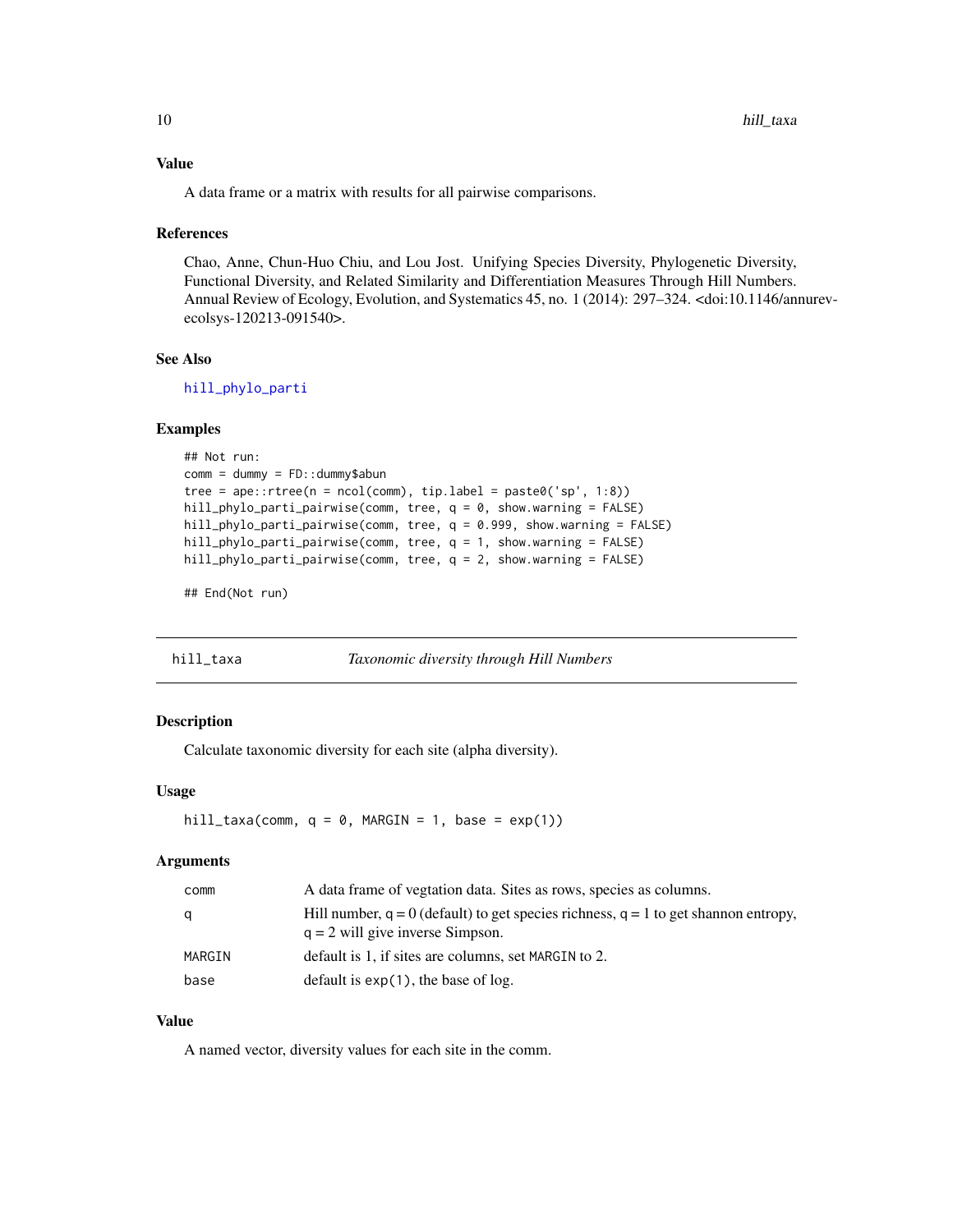# <span id="page-10-0"></span>hill\_taxa\_parti 11

# References

Chao, Anne, Chun-Huo Chiu, and Lou Jost. Unifying Species Diversity, Phylogenetic Diversity, Functional Diversity, and Related Similarity and Differentiation Measures Through Hill Numbers. Annual Review of Ecology, Evolution, and Systematics 45, no. 1 (2014): 297–324. <doi:10.1146/annurevecolsys-120213-091540>.

Jost, Lou. Entropy and diversity. Oikos 113, no. 2 (2006): 363-375. <doi:10.1111/j.2006.0030- 1299.14714.x>.

# Examples

```
dummy = FD::dummy
hill_taxa(comm = dummy$abun, q = 0)
# same as: vegan::specnumber(dummy$abun)
hill_taxa(comm = dummy$abun, q = 1)
# same as: exp(vegan::diversity(x = dummy$abun, index = 'shannon'))
hill_taxa(comm = dummy$abun, q = 2)
# same as: vegan::diversity(x = dummy$abun, index = 'invsimpson')
hill_taxa(comm = dummy$abun, q = 0.999)
```
<span id="page-10-1"></span>hill\_taxa\_parti *Decompostion of Taxonomic diversity through Hill Numbers*

#### Description

Calculate taxonomic gamma, alpha, and beta diversity across all communities, as well as site similarity. If comm has 2 sites, this function gives pair comparison. If comm has  $>2$  sites, gamma diversity is the diversity of the pooled assemblage, alpha is the average diversity across all site, beta is across all communities.

#### Usage

```
hill_taxa_parti(comm, q = 0, base = exp(1), rel_then_pool = TRUE,
  show.warning = TRUE)
```
# Arguments

| comm          | A data frame of vegtation data. Sites as rows, species as columns.                                                                                                                                                           |
|---------------|------------------------------------------------------------------------------------------------------------------------------------------------------------------------------------------------------------------------------|
| q             | Hill number, $q = 0$ (default) to get species richness, $q = 1$ to get shannon entropy,<br>$q = 2$ will give inverse Simpson.                                                                                                |
| base          | default is $exp(1)$ , the base of log.                                                                                                                                                                                       |
| rel_then_pool | default is TRUE. Abundance of species are first changed to relative abundance<br>within sites, then pooled into one assemblage. If FALSE, sites are pooled first,<br>then change abundance of species to relative abundance. |
| show.warning  | whether to print warning, default is TRUE.                                                                                                                                                                                   |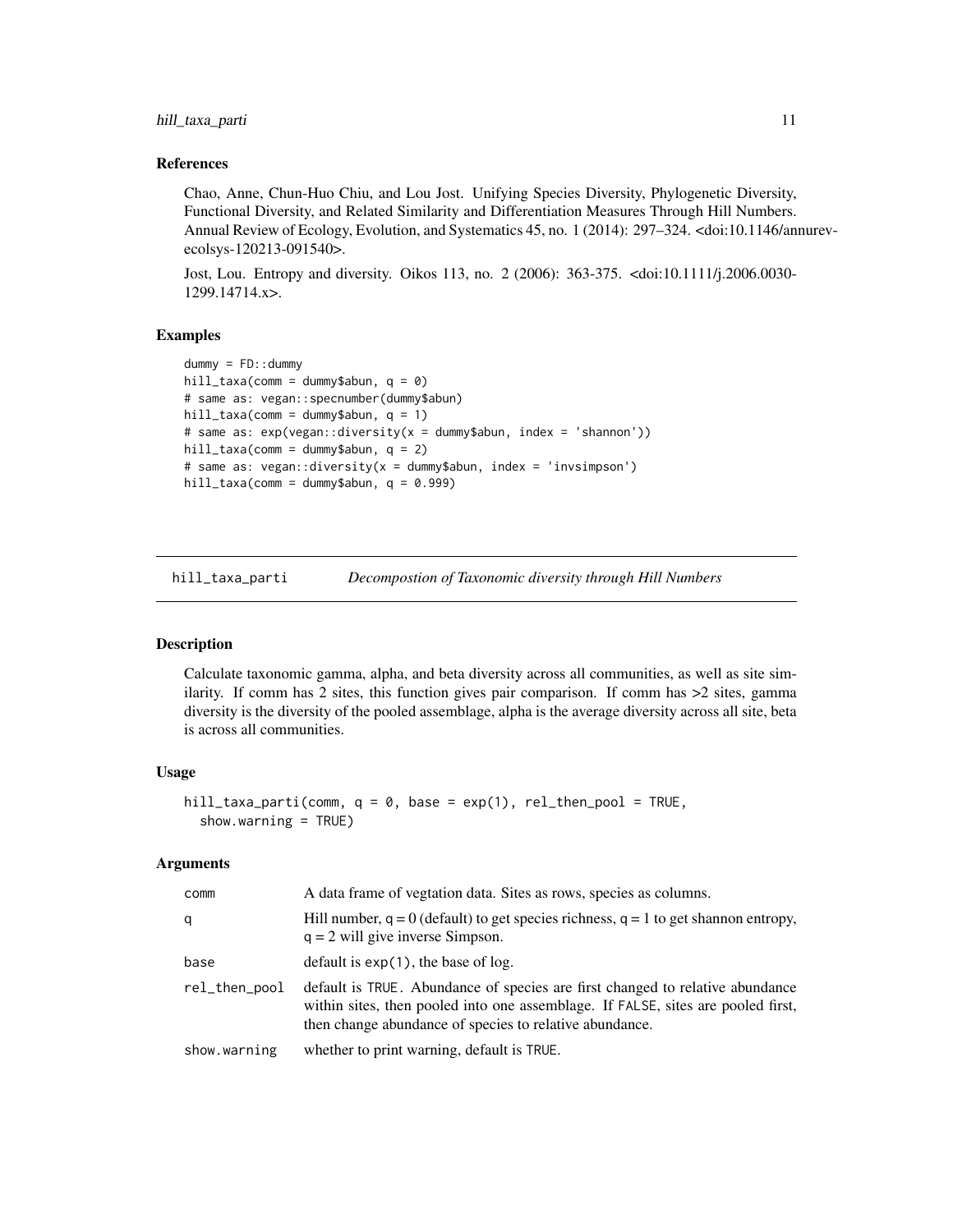Value

A data frame with one row (across all sites), including these columns: q, gamma diversity, alpha diveristy, beta diversity, MacArthur's homogeneity measure, local similarity (species overlap), and region similarity (species overlap). See Chao, Chiu and Jost 2014 Table 2 for more information.

#### References

Chao, Anne, Chun-Huo Chiu, and Lou Jost. Unifying Species Diversity, Phylogenetic Diversity, Functional Diversity, and Related Similarity and Differentiation Measures Through Hill Numbers. Annual Review of Ecology, Evolution, and Systematics 45, no. 1 (2014): 297–324. <doi:10.1146/annurevecolsys-120213-091540>.

Jost, Lou. Entropy and diversity. Oikos 113, no. 2 (2006): 363-375. <doi:10.1111/j.2006.0030- 1299.14714.x>.

# See Also

[hill\\_taxa](#page-9-1)

# Examples

```
dummy = FD:: dummy
hill_taxa_parti(comm = dummy$abun, q = 0)
hill_taxa_parti(comm = dummy$abun, q = 1)
hill_taxa_parti(comm = dummy$abun, q = 0.9999999)hill_taxa_parti(comm = dummy$abun, q = 0.9999999, rel_then_pool = FALSE)
hill_taxa_parti(comm = dummy$abun, q = 1, rel_then_pool = FALSE)
hill_taxa_parti(comm = dummy$abun, q = 2)
hill_taxa_parti(comm = dummy$abun, q = 3)
```
<span id="page-11-1"></span>hill\_taxa\_parti\_pairwise

*Pairwise comparisons for all sites*

#### Description

Calculate pairwise taxonomic gamma, alpha, and beta diversity for communities, as well as site similarity. It is based on [hill\\_taxa\\_parti](#page-10-1). If comm has >2 sites, this function will give results for all pairwise comparisons.

#### Usage

```
hill_taxa_parti_pairwise(comm, q = 0, rel_then_pool = TRUE,
  output = c("data-frame", "matrix"), pairs = c("unique", "full"), ...)
```
<span id="page-11-0"></span>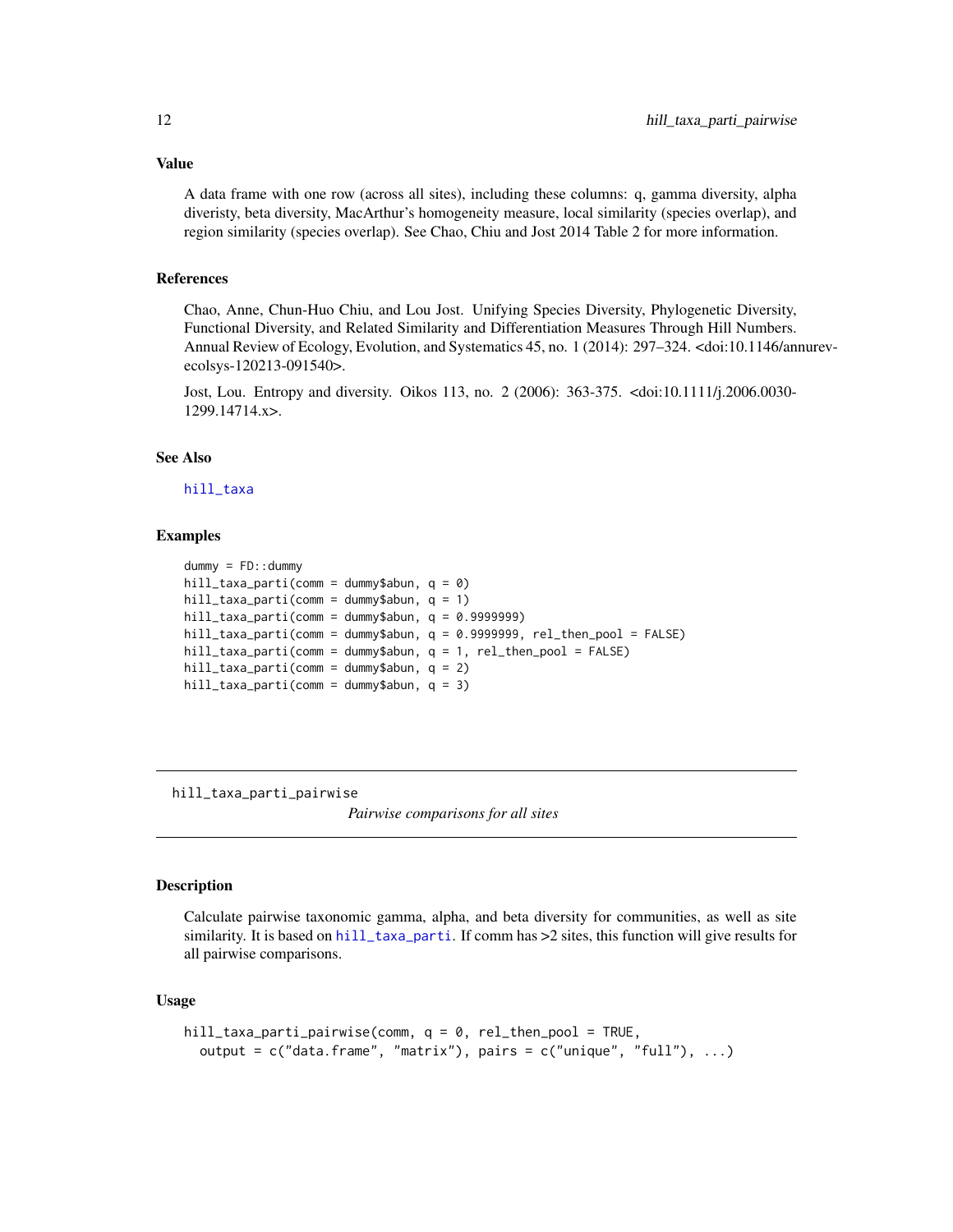#### <span id="page-12-0"></span>**Arguments**

| comm          | A data frame of vegtation data. Sites as rows, species as columns.                                                                                                                                                           |
|---------------|------------------------------------------------------------------------------------------------------------------------------------------------------------------------------------------------------------------------------|
| q             | Hill number, $q = 0$ (default) to get species richness, $q = 1$ to get shannon entropy,<br>$q = 2$ will give inverse Simpson.                                                                                                |
| rel_then_pool | default is TRUE. Abundance of species are first changed to relative abundance<br>within sites, then pooled into one assemblage. If FALSE, sites are pooled first,<br>then change abundance of species to relative abundance. |
| output        | output type: data.frame (default) or matrix. If matrix, then this function will<br>return a list of matrices.                                                                                                                |
| pairs         | full or unique (default). Do you want to compare all possible pairs (i.e. $n^2$ ) or<br>just unique pairs (i.e. choose $(n, 2)$ )?                                                                                           |
| $\ddotsc$     | other arguments in $hill\_taxa\_parti()$ .                                                                                                                                                                                   |

# Value

A data frame with results for all pairwise comparisons.

# References

Chao, Anne, Chun-Huo Chiu, and Lou Jost. Unifying Species Diversity, Phylogenetic Diversity, Functional Diversity, and Related Similarity and Differentiation Measures Through Hill Numbers. Annual Review of Ecology, Evolution, and Systematics 45, no. 1 (2014): 297–324. <doi:10.1146/annurevecolsys-120213-091540>.

Jost, Lou. Entropy and diversity. Oikos 113, no. 2 (2006): 363-375. <doi:10.1111/j.2006.0030- 1299.14714.x>.

# See Also

[hill\\_taxa\\_parti](#page-10-1)

# Examples

```
## Not run:
dummy = FD::dummy
hill_taxa_parti_pairwise(comm = dummy$abun, q = 0)
hill_taxa_parti_pairwise(comm = dummy$abun, q = 0, output = 'matrix')
hill_taxa_parti_pairwise(comm = dummy$abun, q = 1)
hill_taxa_parti_pairwise(comm = dummy$abun, q = 0.9999999)
hill_taxa_parti_pairwise(comm = dummy$abun, q = 0.9999999, rel_then_pool = FALSE)
hill_taxa_parti_pairwise(comm = dummy$abun, q = 1, rel_then_pool = FALSE)
hill_taxa_parti_pairwise(comm = dummy$abun, q = 2)
hill_taxa_parti_pairwise(comm = dummy$abun, q = 3)
```
## End(Not run)